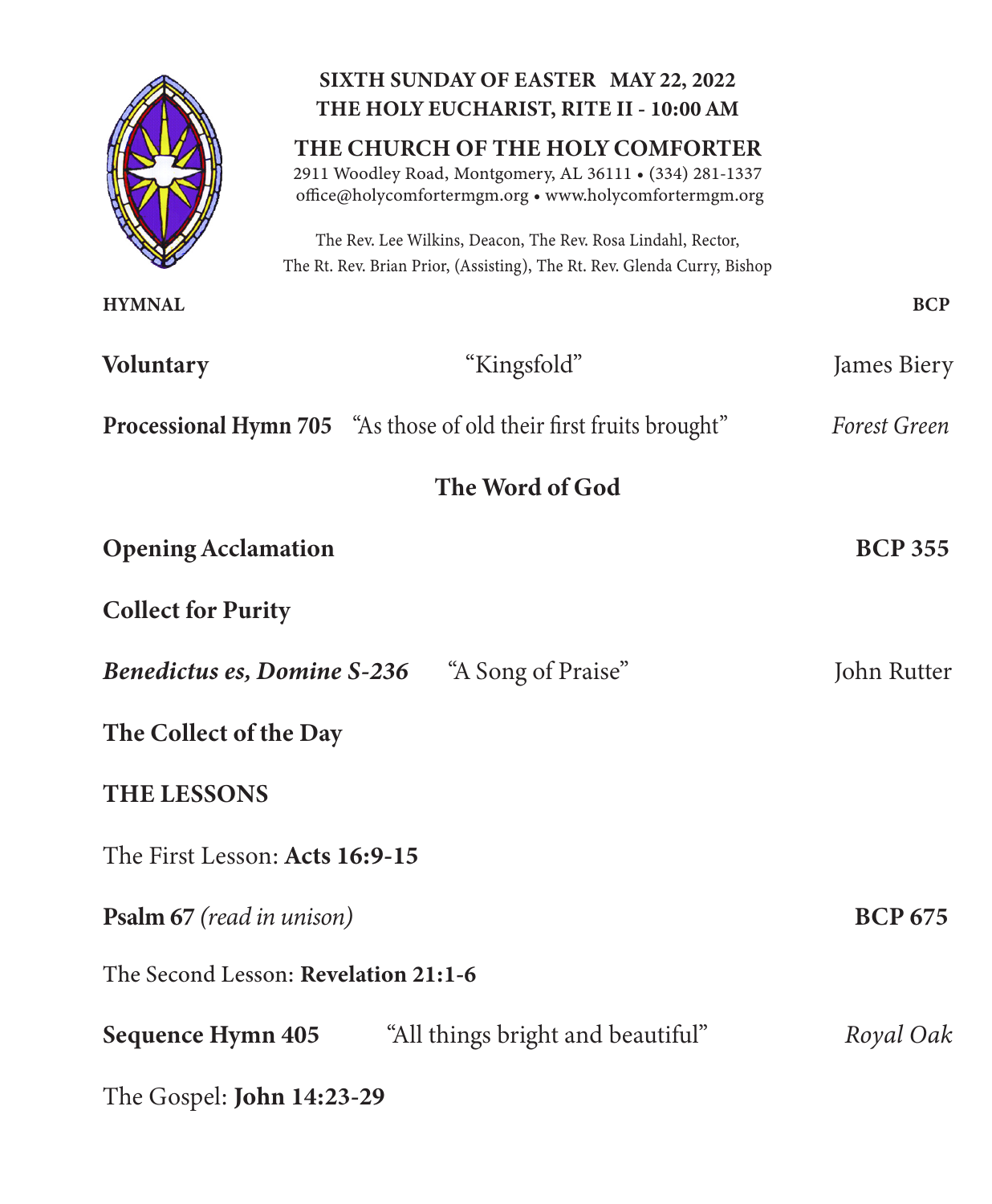| <b>The Peace</b>                                   |                                                                                                                                                                                                                                         | <b>BCP 360</b>     |
|----------------------------------------------------|-----------------------------------------------------------------------------------------------------------------------------------------------------------------------------------------------------------------------------------------|--------------------|
|                                                    | We are now exchanging the Peace with each other in the 'old fashioned' way. However,<br>please do not shake hands or hug unless you have the permission<br>of the person you are greeting. Fist or elbow bumps are strongly encouraged! |                    |
|                                                    | THE HOLY COMMUNION                                                                                                                                                                                                                      |                    |
| <b>Offertory</b>                                   | "O the Lamb"                                                                                                                                                                                                                            | arr. John L. Bell  |
|                                                    | O the Lamb, the loving Lamb, the Lamb of Calvary!<br>The Lamb that was slain, yet lives again to intercede for me.                                                                                                                      |                    |
| <b>Doxology 380</b> (with Alleluias, sung to #618) |                                                                                                                                                                                                                                         | Lasst uns erfreuen |
| The Great Thanksgiving, Prayer B                   |                                                                                                                                                                                                                                         | <b>BCP 367</b>     |
| <b>Sanctus S-125</b>                               | "Holy, holy, holy Lord"                                                                                                                                                                                                                 | Richard Proulx     |
| <b>The Lord's Prayer</b>                           |                                                                                                                                                                                                                                         | <b>BCP 364</b>     |
| The Breaking of the Bread                          |                                                                                                                                                                                                                                         |                    |
| <b>The Post Communion Prayer</b>                   |                                                                                                                                                                                                                                         | <b>BCP 365</b>     |
| <b>The Blessing</b>                                |                                                                                                                                                                                                                                         |                    |
| <b>Ressional Hymn 292</b>                          | "O Jesus, crowned with all renown"                                                                                                                                                                                                      | Kingsfold          |

Nicene Creed BCP 358

Prayers of the People and Confession BCP 392

Sermon The Rev. Rosa Lindahl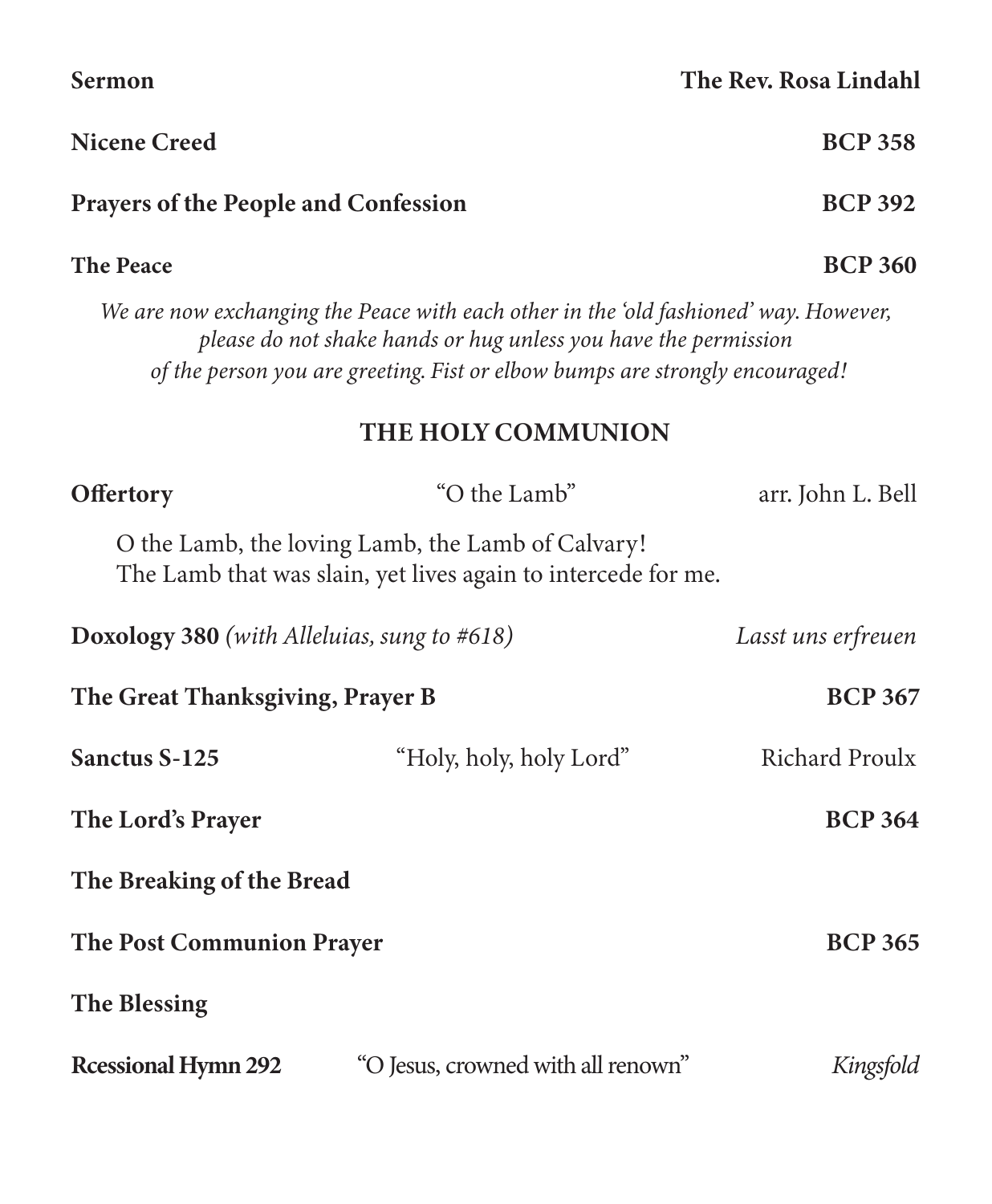## The Dismissal

# Voluntary "All Creatures of Our God and King" Mark Sedio

*The altar flowers are given to the glory of God and in loving memory of Johnny Beazley*